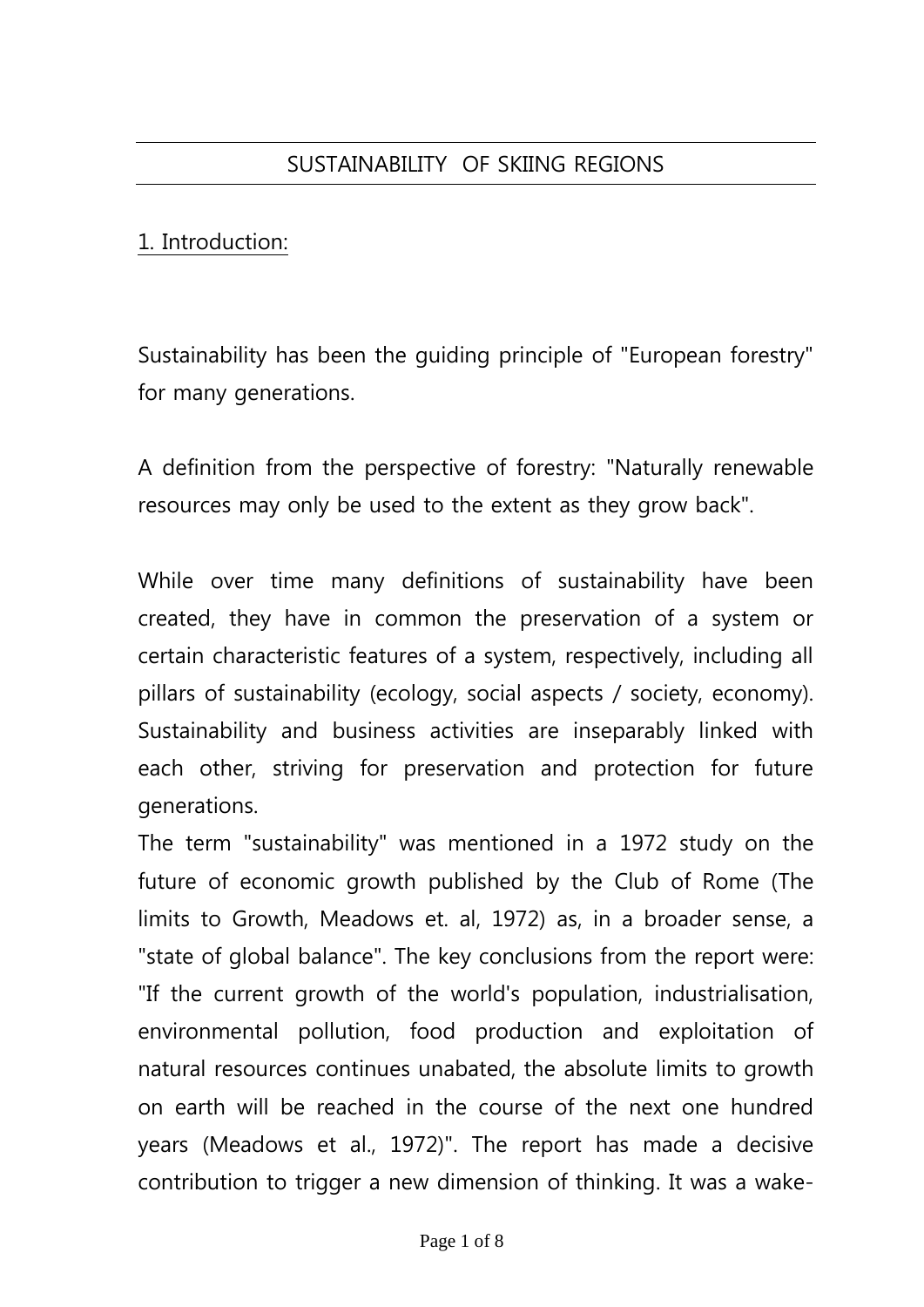up call to the world and has significantly contributed to the emergence of an "environmental economy".

What is also remarkable is that there is a general understanding of sustainability aimed at reducing the concept to ecological contexts only. In most cases, this approach is too narrow, as a loss-making, subsidised skiing area, for instance, can be in no one's interest.

The three areas of sustainability - environment, social aspects / society, and economy - are in an unstable balance in many places, which may have major negative effects even if the disturbances are minor: A disaster in a skiing area, for instance, may

- ruin heavily indebted businesses,
- force part-time farmers to give up their traditional way of land use,
- entail high rehabilitation costs for the general public
- block investments in the future development, and
- reduce the attractiveness of an area.

Alpine areas respond rather sensitively and promptly to disturbances, which is why social, cultural and economic impairments can hardly be compensated there.

Sustainable development is achieved when people living today can satisfy their needs in a way that gives future generations a chance to fulfil their needs as well - at least on today's level.

# 2. Sustainability model for skiing regions: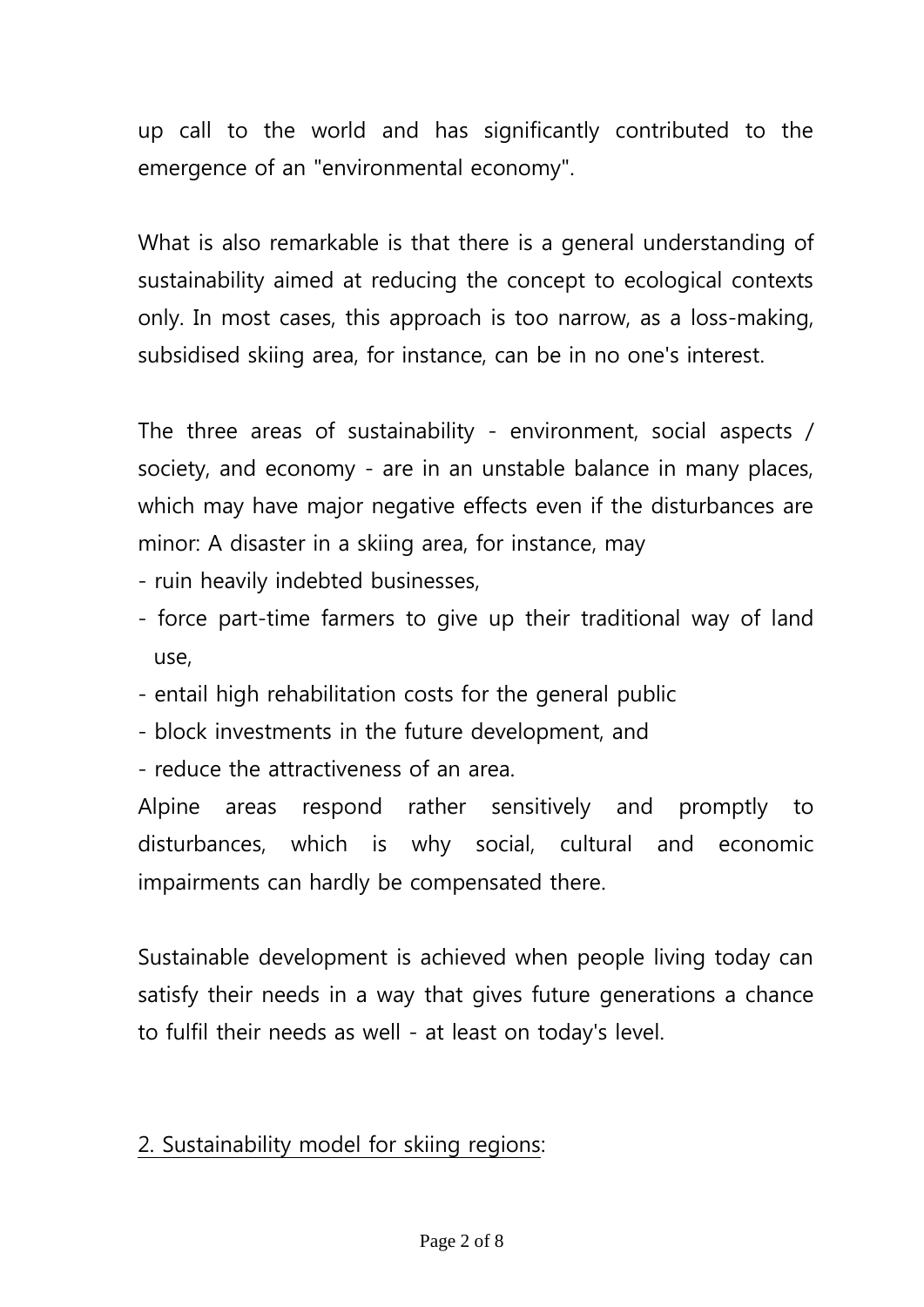Apart from complying with all legal requirements, skiing regions used intensively for tourism have to prepare a sustainability strategy specific to their region in order to preserve ecological balance, economic security and social justice, the 3 pillars of sustainability.



# 3. The pillar of ecology:

Skiing areas generally open up a sensitive natural space or cultivated landscape. When developing alpine regions through lifts including the associated infrastructure (parking lots, hotel beds, ski slopes, artificial snow equipment, other leisure facilities, …) for tourist purposes it makes sense to conduct an overall review prior to building such facilities. This review should include all parameters relevant to the natural area and identify whether or not the area or extension of the area can be used permanently for the planned tourist utilisation. Implementation / technical realisation can start only after the review has produced a positive result and has to be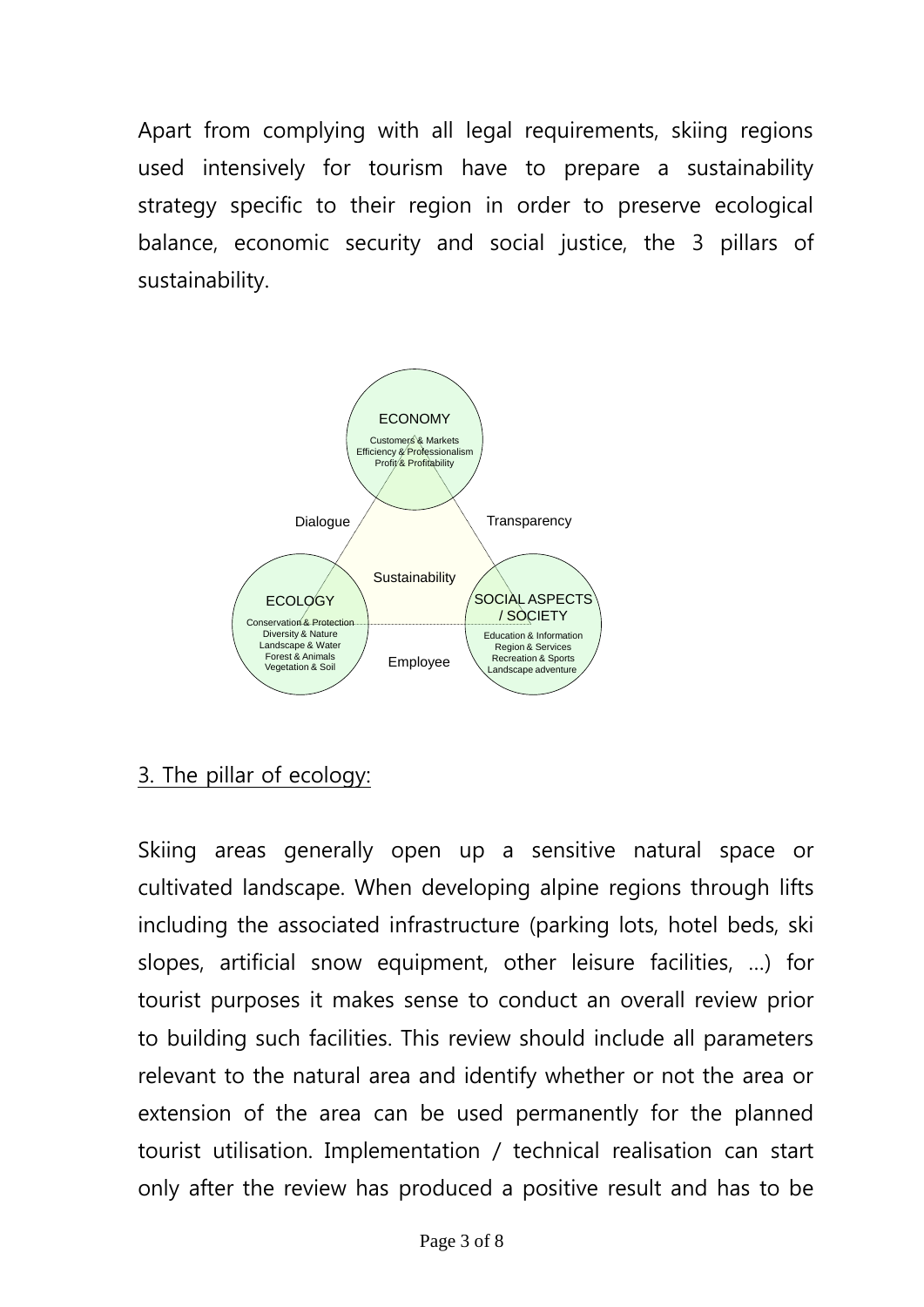in line with state-of-the-art requirements. Impacts caused by traffic, mobility and energy consumption in and around the area concerned (environmental / climate protection) must also be analysed.

Using an ongoing environmental monitoring / auditing process can help existing tourism and skiing regions to see

- how they deal with environmental issues,
- how they are used for optimisation efforts,
- how saving potentials for water, energy, etc. can be utilised and
- therefore, how resources can be used in a deliberately sustainable way.

For instance, ecologically responsible use of skiing areas without optimised artificial snow equipment does no longer make sense due to current requirements, as the pillars of sustainability could not always be achieved in such a case.

Under the applicable legal provisions, skiing areas have to assume their ecological obligations and responsibility and preserve the natural and cultivated landscape. Natural and cultivated landscapes need strong and skilled people to represent their interest in dayto-day dealings. Excellently trained employees are the basis of sustainable action. Ecological sustainability is nothing but an empty phrase if not practiced in everyday life.

## 4. The pillar of social aspects / society: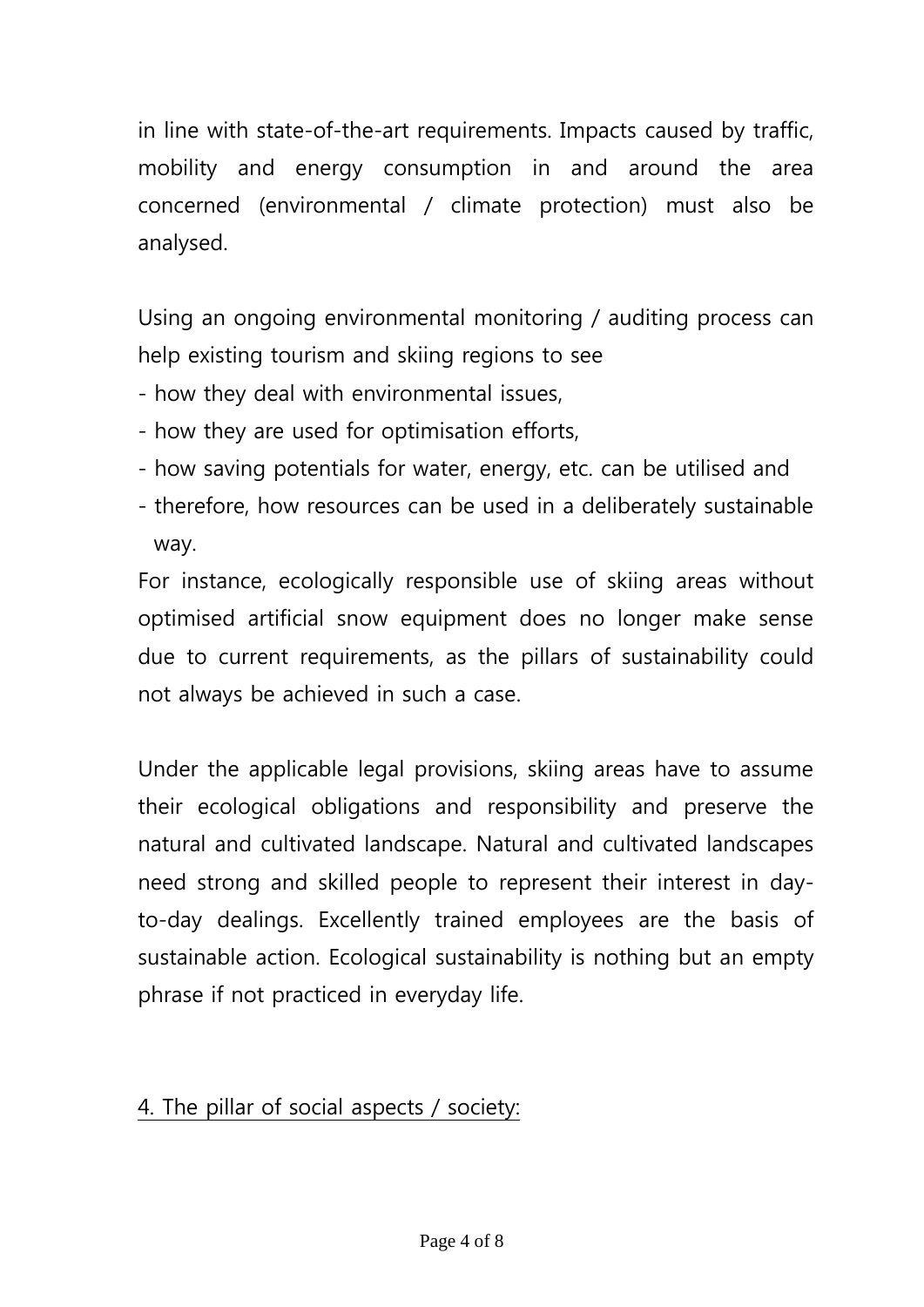Going to skiing regions must be fun for tourists and users, as this is the only way to make them come to those areas reliably. Sustainable utilisation of skiing regions serves as a basis of securing many jobs in the rural area.

Increasing employee professionalism and their responsibility and commitment are the main prerequisites as well as adequate remuneration in order to live up to social responsibility. Continuous training and strong customer orientation of employees are indispensable to maximise the welfare effect.

Careful and sustainable utilisation of the natural areas is what skiing areas have to ensure to demand a more cautious approach from guests and users as well.

There is a tendency showing that people increasingly want to spend their time in natural and cultivated landscapes and experience nature. Ensuring social uses or utilisation for recreation purposes, experiencing the landscape, sports activities etc for the next generations needs open communication for companies. Skiing areas as well as forest management operators and other users of natural / cultivated areas are constantly in the focus of many interests and target groups. A dialogue between operators and users, communities, policy-makers, associations, the general public and press is gaining more and more priority. Only a transparent and open company can live up to its social sustainability.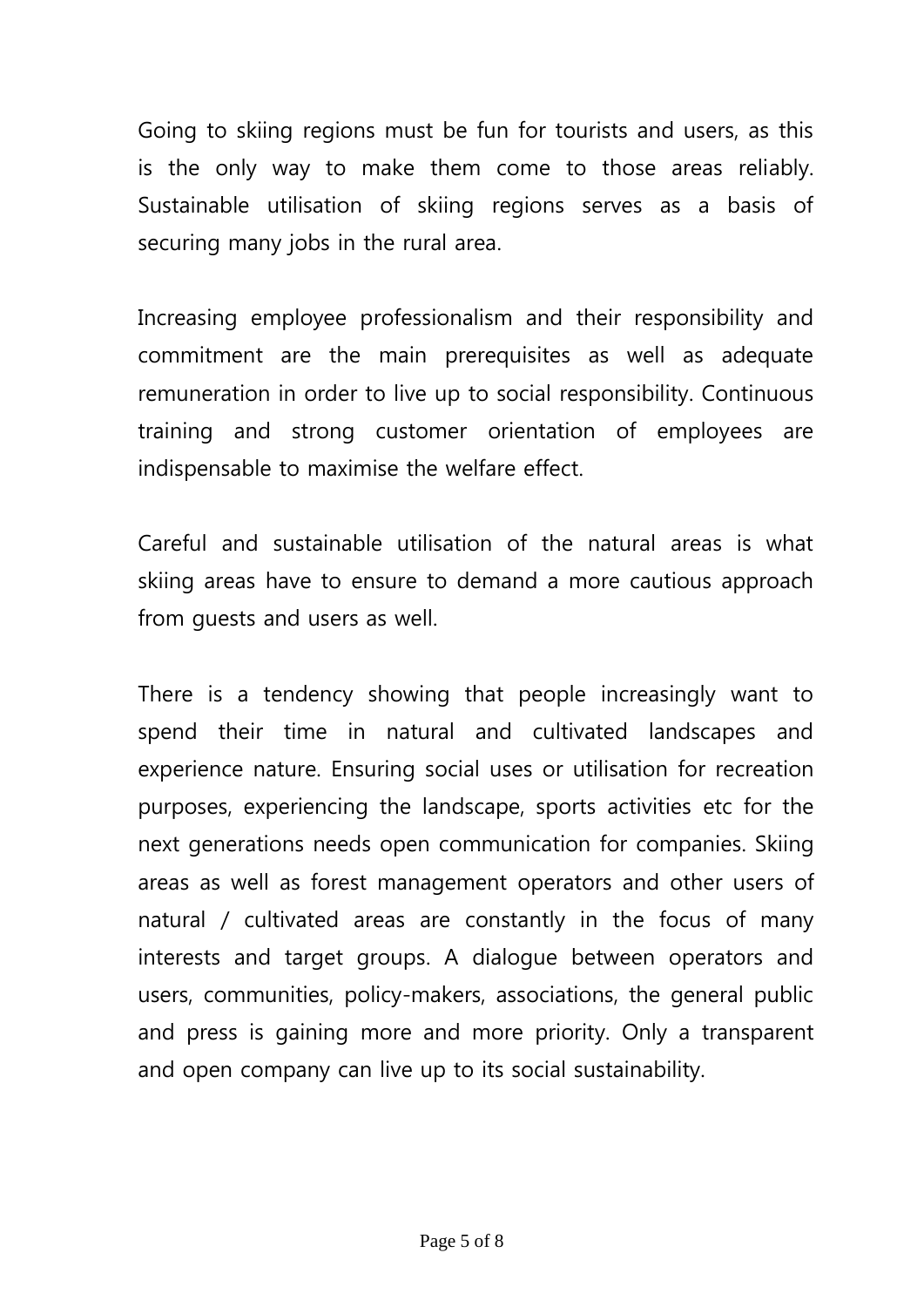## 5. The pillar of economy:

Sustainability is often reduced to "ecological sustainability" only. This view is too narrow to be in the best interest of users, operators and the regions. Skiing regions must be able to earn money on a sustainable basis. Loss-making and subsidized businesses cannot secure the pillars of ecological and social sustainability.

Only consistently profitable companies will secure overall ecological conditions and jobs in the region through their own efforts. Entrepreneurial actions and activities in all segments – seizing market opportunities, professionalisation of employees, cost reductions, innovations, marketing, etc – ensure economic sustainability and thus ecological and social sustainability.

### 6. Summary:

If the pillars of sustainability are taken into account in entrepreneurial thinking and action, which is a natural thing in forestry operations in Europe, the needs of skiing areas (operators, infrastructure facilities, …) and users will be secured today and in future – a contract between generations.

The key issue has to be the efficient, innovative and constantly state-of-the-art and needs-oriented use of all resources involved, while fulfilling legal provisions is an absolute must. Skiing area monitoring or auditing in terms of environmental / sustainability management, for instance, could help to meet the requirements of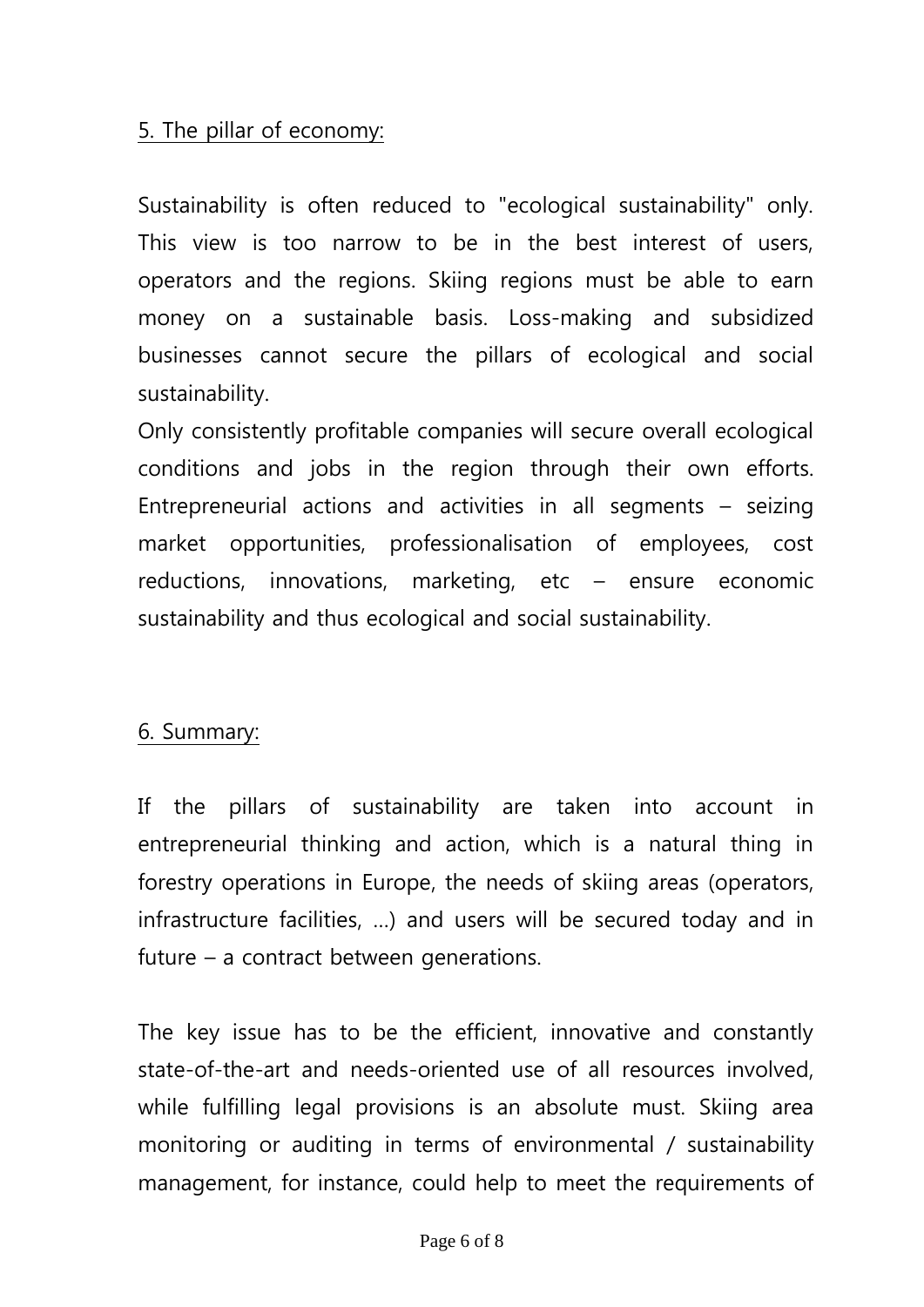transparency, dialogue and open companies. Careful use of all resources ensures that users will find a well-functioning ecological system, smoothly running companies and secure jobs on a sustainable basis – a contract between generations.

Users / consumers of skiing areas also have to enjoy this experience, fun and pleasure in recreation, otherwise they will not come there. Abandoning the concept of action and fun for soft tourism does not necessarily have to be a sustainable step, but may also involve a step back, if fewer or no users at all will find their way to an already existing infrastructure.

In Austria, some of the larger skiing areas are already developing their region-specific sustainability and environmental management strategy. Sustainable economic activities involving all pillars of sustainability and a responsible approach to all resources to safeguard fun and great experiences for future generations as well is indispensable. More and more skiing areas should follow the example of leading businesses / benchmarks and invest more in their region-specific sustainability so as not only using sustainability as an empty phrase but rather apply it in practice. This is all about wise and fair use of the resources needed and further development on all levels of economic life, which should be communicated professionally to customers / users and residents.

Only skiing areas making long-term and continuous profit will stay or become permanently sustainable by their own efforts and attractive to consumers and residents in the rural areas.